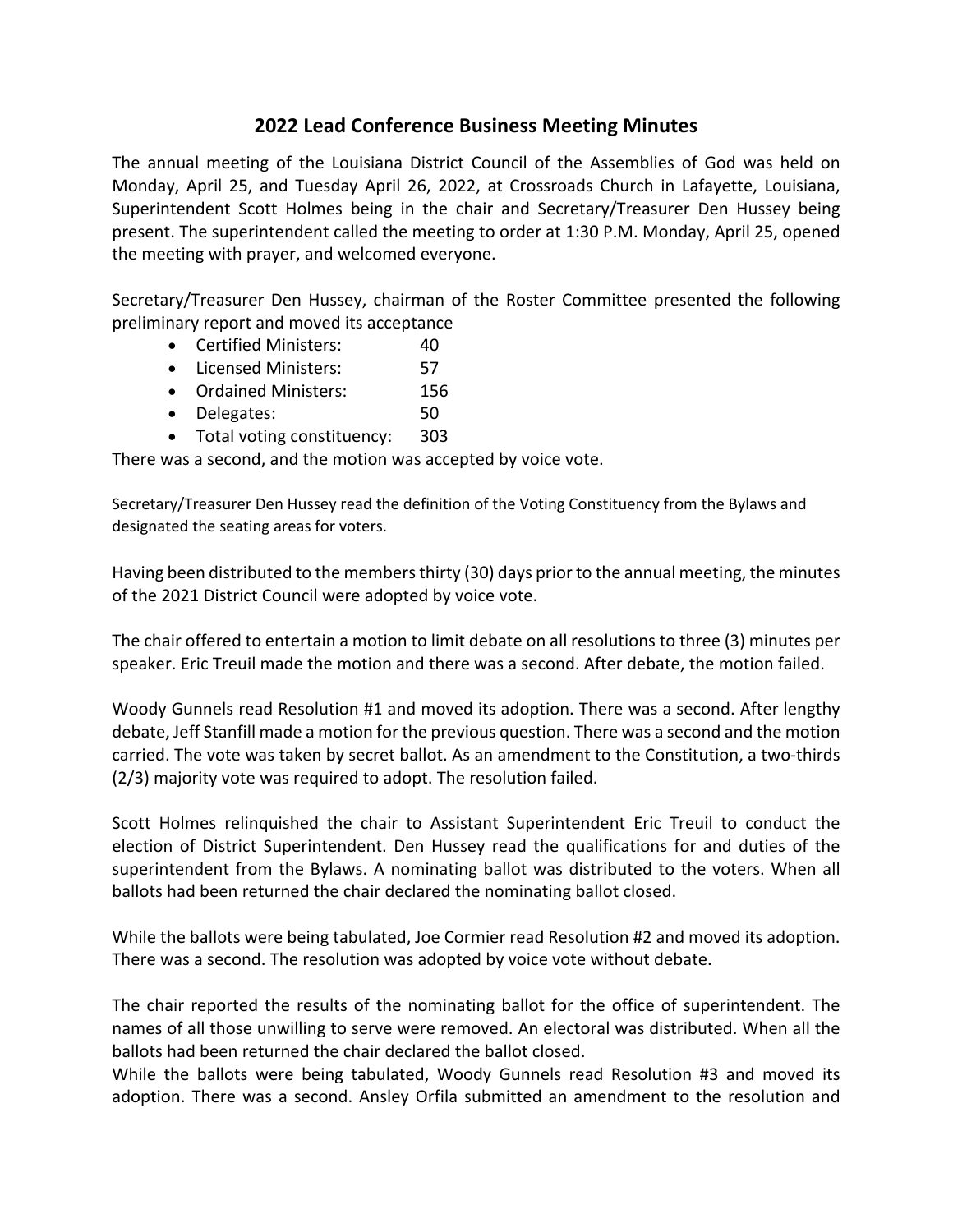moved its adoption. There was a second and the amendment was adopted. Woody Gunnels read Resolution #3 as amended and the resolution was adopted by voice vote as follows:

*Resolved,* That "All Nominations for Administrative Officers shall be made via the Screening Committee. The Screening Committee shall meet as early as possible prior to the District Council in which an election is scheduled for an administrative officer to screen the nominees for qualifications and willingness to serve. The Screening Committee shall present all nominations to the District Council who meet the qualifications for the office as stated in the Bylaws and who are willing to serve. No incumbent may serve on the Screening Committee for the year in which his/her office is scheduled for election."

Assistant Superintendent Eric Treuil reported that Scott Holmes received more than the 2/3 majority vote needed for election to the Office of Superintendent. Scott and Kara Holmes for the privilege of leading the district for another 4-year term.

Superintendent Holmes reassumed the chair for the remainder of the afternoon business session. He requested a motion to recess the meeting until Tuesday afternoon after the Mission's Luncheon due to the Next Generation celebration banquet that began at 5:00. The motion was made, seconded, and unanimously adopted by voice vote. The business meeting recessed at 4:35 P.M.

The Annual Meeting of the Louisiana District Council reconvened on Tuesday, April 26, 2022 at 2:07 P.M. superintendent Scott Holmes being in the chair and secretary/treasurer Den Hussey being present.

Secretary/Treasurer Den Hussey presented the final roster report as follows and moved its adoption:

- Certified Ministers: 40
- Licensed Ministers: 57
- Ordained Ministers: 162
- Delegates: 51
- Total Voting Constituency: 310

There was a second, and the motion carried by voice vote.

Joe Cormier read Resolution #4 and moved its adoption. There was a second. Resolution #4 passed unanimously by voice vote.

Joe Cormier read Resolution #5 and moved its adoption. There was a second. Resolution #5 passed unanimously by voice vote.

Joe Cormier read Resolution #6 and moved its adoption. There was a second. Resolution #6 passed unanimously by voice vote.